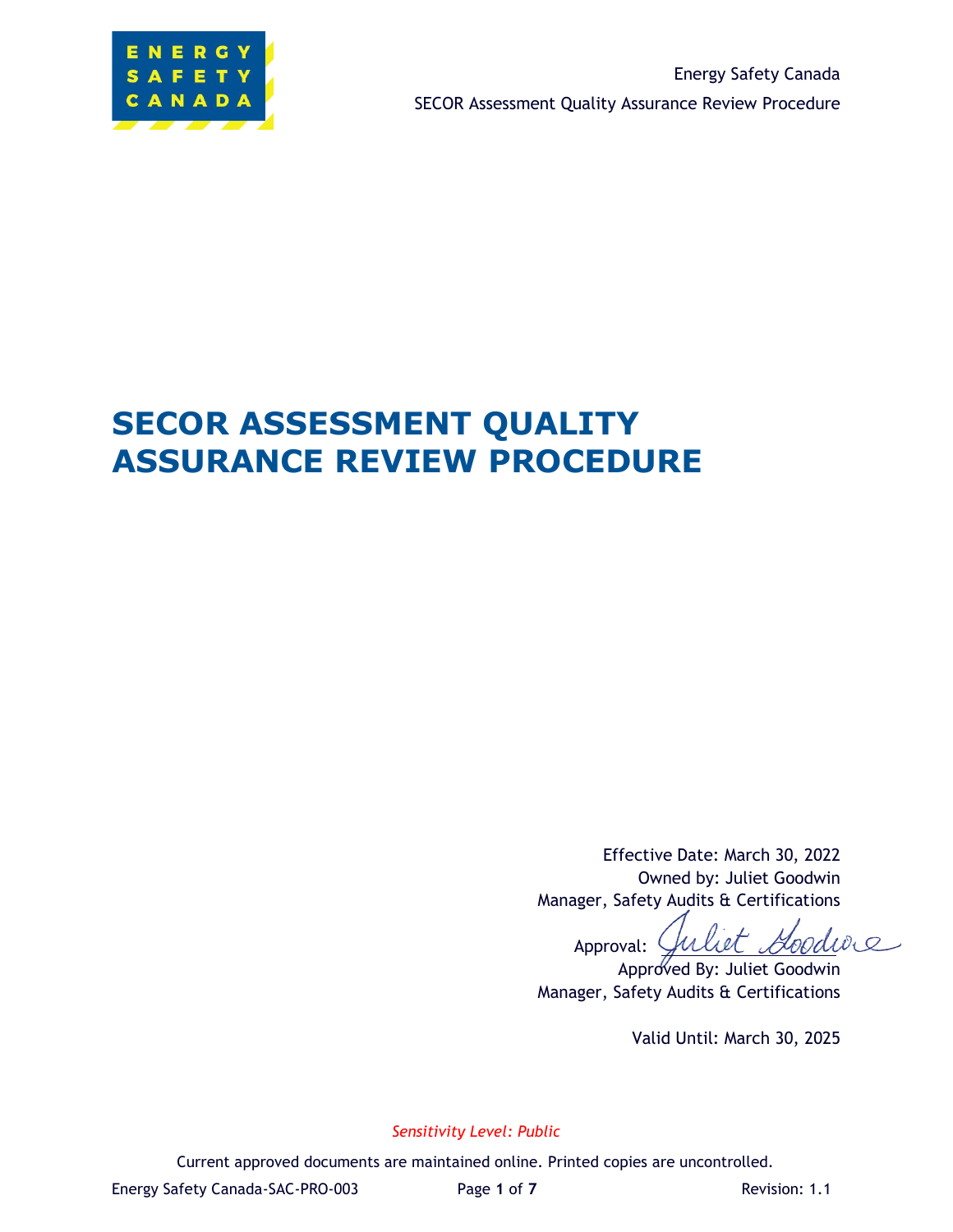

## **SUMMARY OF CHANGES**

This Summary shows:

- All changes from last approved and published document
- The location within the document where the changes have been made

| <b>Version</b> | Date               | Author(s)     | <b>Revision Notes</b>                                                                                                                                                                                                                    |
|----------------|--------------------|---------------|------------------------------------------------------------------------------------------------------------------------------------------------------------------------------------------------------------------------------------------|
| 1.0            | January 1,<br>2019 | Melissa Mass  | This is the first revision of the<br><b>SECOR Assessment Quality</b><br>Assurance Review Procedure. This<br>revision brings the Procedure<br>template into alignment with the<br>templates used by the Governing<br>Documents Framework. |
| 1.1            | March 30,<br>2022  | Carol Hockley | <b>Annual Review</b>                                                                                                                                                                                                                     |



Requirements changed in the new revision will be identified with a revision triangle beside it.

## **SUMMARY OF REVIEWERS**

The following people were involved in the review of this Procedure.

| <b>Name</b>    | <b>Position</b>                         |
|----------------|-----------------------------------------|
| Juliet Goodwin | Manager, Safety Audits & Certifications |
| SA&C Team      | Subject Matter Experts (SME)            |
|                |                                         |

### *Sensitivity Level: Public*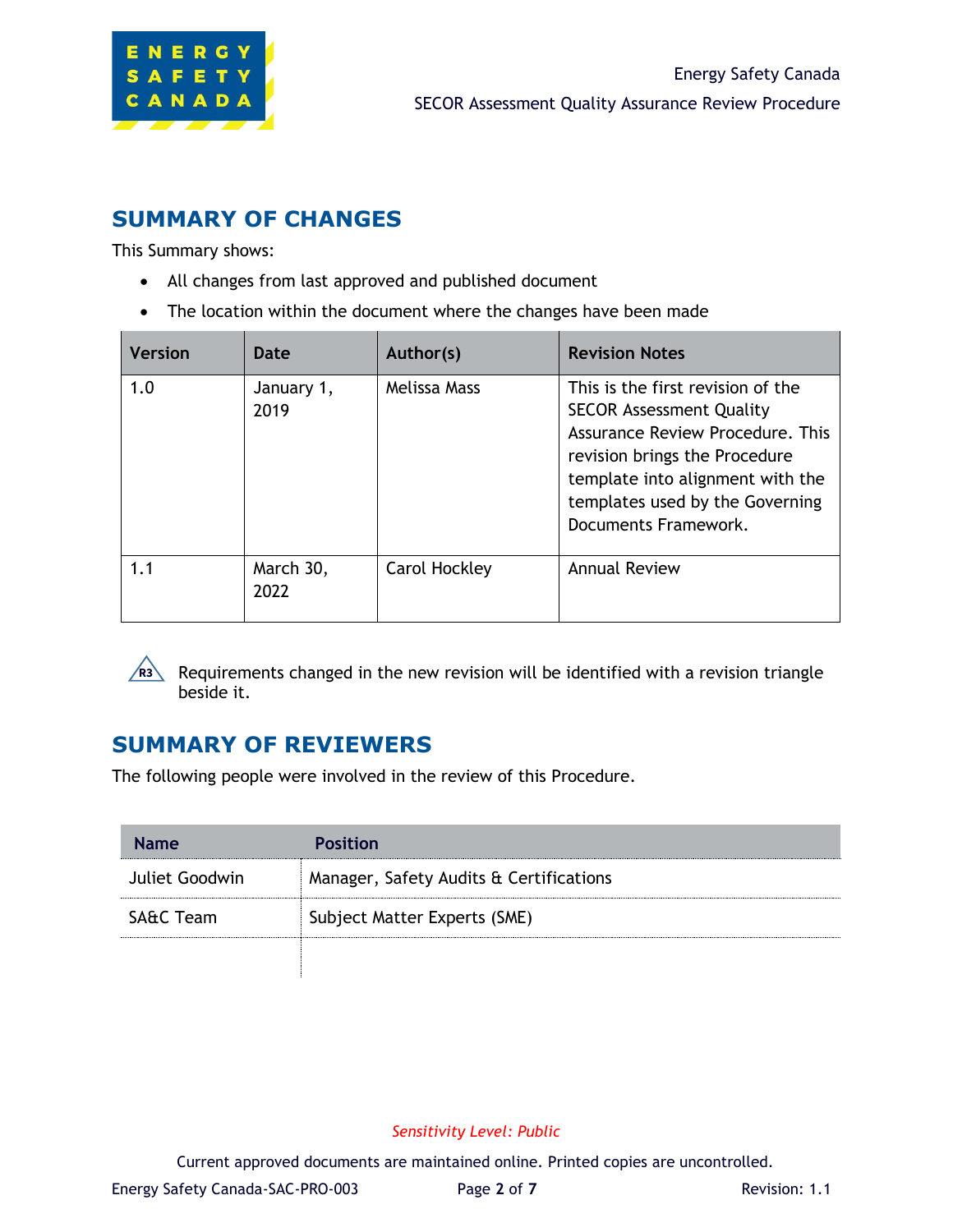

## **TABLE OF CONTENTS**

### *Sensitivity Level: Public*

Current approved documents are maintained online. Printed copies are uncontrolled.

Energy Safety Canada-SAC-PRO-003 Page 3 of 7 Revision: 1.1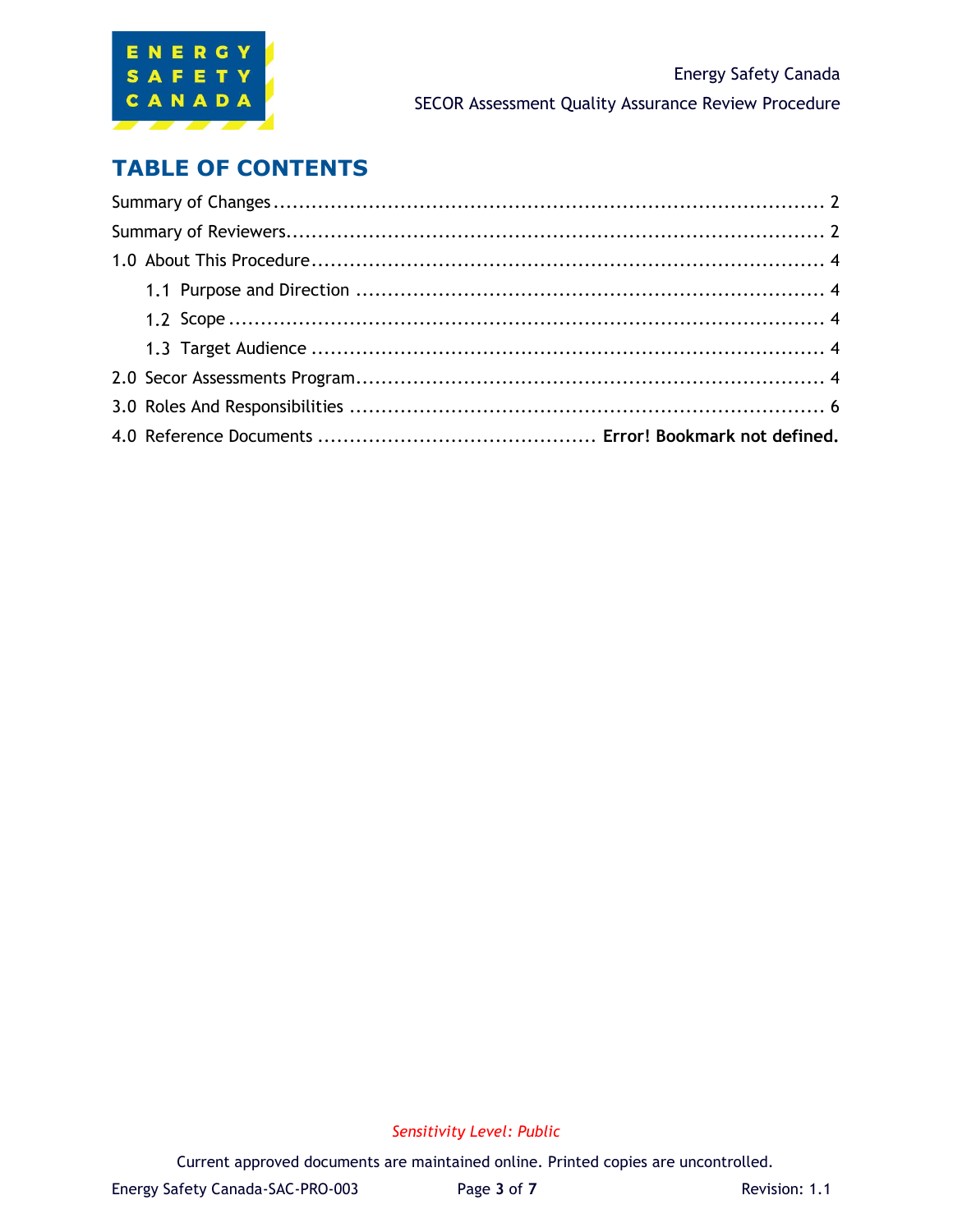

## **1.0 ABOUT THIS PROCEDURE**

#### $1.1$ **Purpose and Direction**

Before a small employer certificate of recognition (SECOR) assessment can be approved for certification or maintenance purposes, it must pass a quality assurance (QA) review by Energy Safety Canada.

Since there are some important differences in the SECOR and COR QA review process, these have been addressed as distinct procedures.

#### $1.2$ **Scope**

Reviews of assessment reports completed by a SECOR assessor verify that the submitted documentation is complete and ensure that the employer's Health and Safety Management System meets the minimum provincial standards for SECOR certification or maintenance.

#### $1.3$ **Target Audience**

The target audience for this document is all Energy Safety Canada personnel in any work location. This includes employers and auditors.

## **2.0 SECOR ASSESSMENTS PROGRAM**

 $2.1$ A standardized SECOR assessment QA review form shall be used to evaluate the quality of the assessment report.

Where required, the SECOR assessment QA review forms have been approved by the applicable governing bodies.

- $2.2$ Upon receipt of a SECOR assessment, Energy Safety Canada staff shall ensure the SECOR assessor have met the Energy Safety Canada SECOR training requirements. The assessor must be the owner, most senior operational person, or an employee familiar with the overall work operation.
- $2.3$ Energy Safety Canada shall confirm that critical data concerning the employer and the SECOR assessor has been submitted. The following data must be included in an assessment report:
	- Employer name, address, contact name, phone number, fax number, and email
	- SECOR assessor name, phone number, and email
	- WCB account number(s) and industry code(s) covered by the
	- Start and end dates of data gathering
	- Employer profile and number of employees (e.g.: owner, manager, supervisor,

### *Sensitivity Level: Public*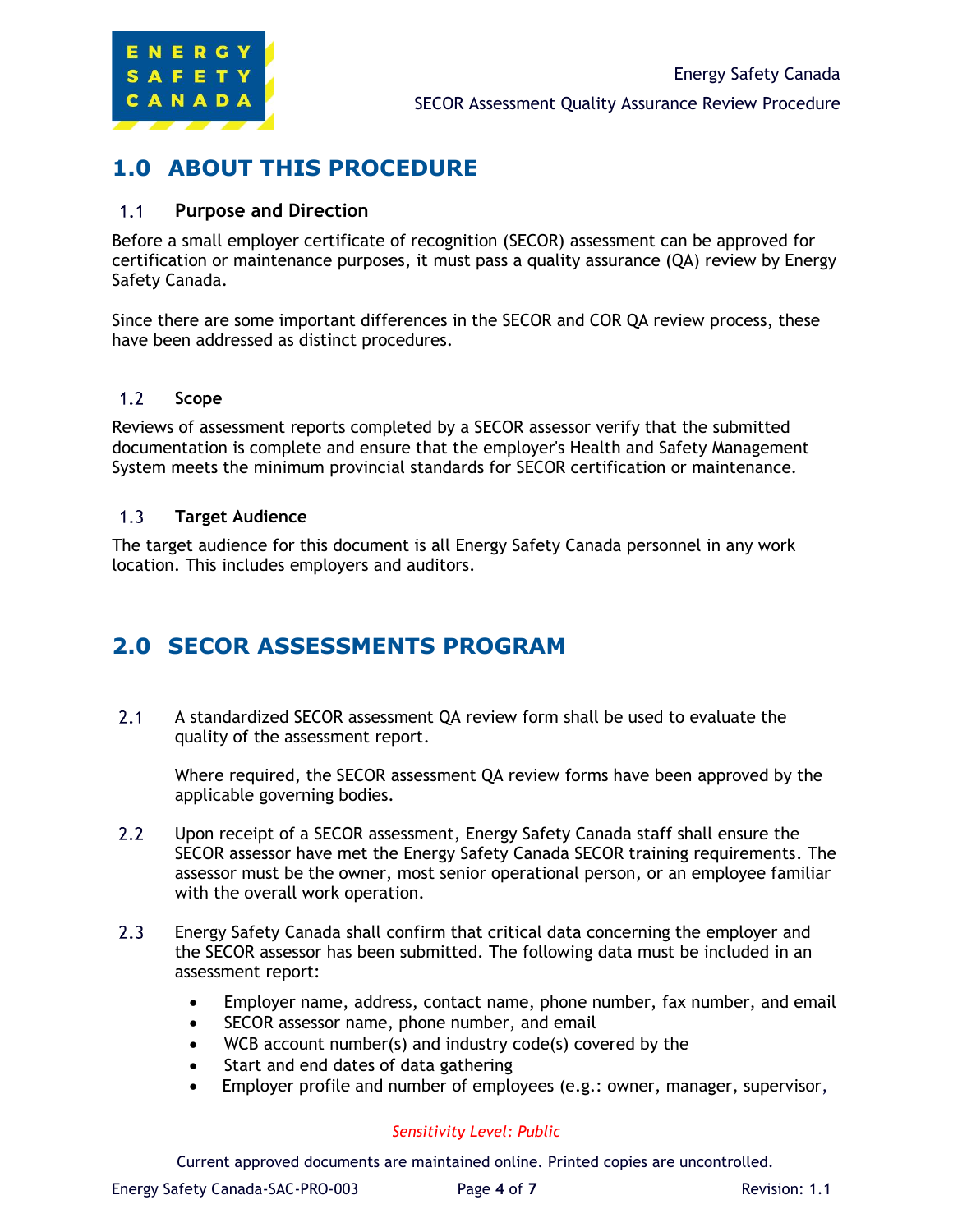

worker, contractor)

- SECOR assessor sign-off
- Employer sign-off (if different from assessor)
- $2.4$ The audit reviewer shall ensure they are applying the recommended practice as outlined in SAC-CFT-024.
- $2.5$ When performing an assessment QA review on a SECOR assessment report the audit reviewer shall ensure all questions in the assessment have been sufficiently justified with adequate supporting information. This includes confirming that:
	- Where supporting documents/records are required by the assessment guidelines, adequate and appropriate documents must be attached
	- Supporting documents/records verify the employer's health and safety activities over the previous twelve-month period. Out-of-date, altered or incomplete documents/records may not pass the QA review and be rejected
	- Where notes are required by the assessment guidelines, sufficient quality and quantity of assessor notes are provided to verify a "yes" response
	- The information provided within a question and across all questions is not contradicting each other
	- The assessment instrument and process have been applied and followed as per the assessment guidelines
	- All "no" responses have been addressed by clear and relevant action items in the SECOR action plan form
	- the SECOR assessor generated action plan items (where required) will guide OHSMS improvement
- $2.6$ The assessment score for a SECOR assessment will be calculated by the Energy Safety Canada QA reviewer.

To pass in a certification year the SECOR assessment must score a minimum of 80% overall, with no less than 50% in each individual element. For maintenance years, a minimum overall score of 60% must be achieved.

- $2.7$ If the SECOR submission fails to meet the minimum required score, Energy Safety Canada shall provide SECOR assessors the opportunity to address any deficiencies found during the QA review process. There are two critical deadlines associated with the assessment correction process:
	- $\bullet$ SECOR assessors must return a corrected assessment within 15 days of receiving their assessment QA review feedback asking for clarifications or corrections
	- The total timeline permitted for the assessment QA review/ assessment  $\bullet$ correction process is 90 days from the assessors receiving their first assessment QA review feedback
- $2.8$ Where deficiencies are not sufficiently addressed within this QA timeframe, the QA standards have not been met and the assessment will be marked invalid.
- $2.9$ Any system deficiencies in the SECOR assessment must be captured in the SECOR

### *Sensitivity Level: Public*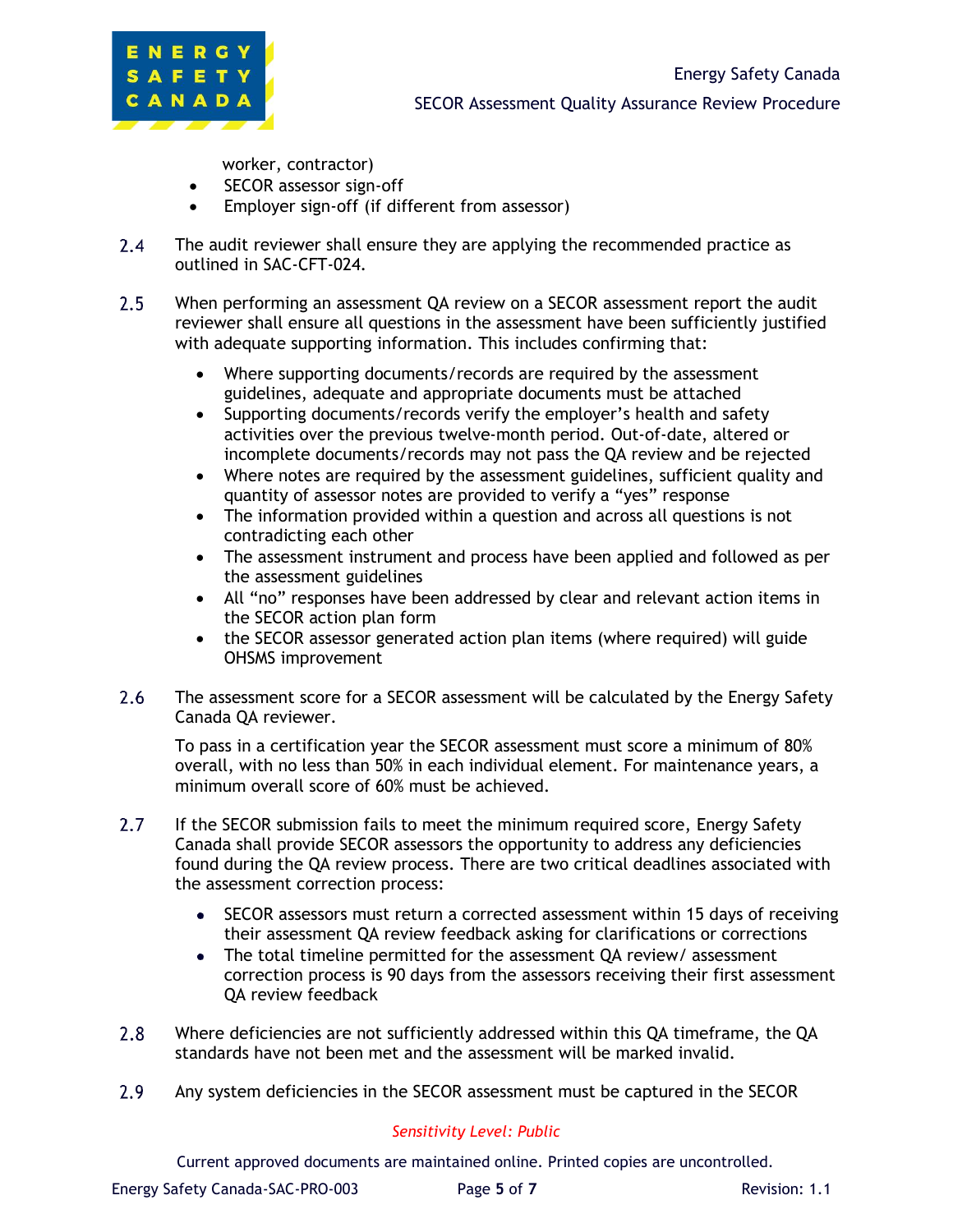

action plan form found within the SECOR audit tool.

- $2.10$ Deficiencies identified by the QA reviewer that were not originally noted by the SECOR assessor will be noted in the assessment QA review feedback.
- $2.11$ Employers are expected to revise their original action plans to account for any additional deficient items identified by the QA reviewer.
- $2.12$ Employers with deficient action plans will not be required to submit a revised action plan to pass their assessment QA review.
- $2.13$ Employers may be asked to submit their previous year's action plan to demonstrate or confirm progress on action items.
- $2.14$ Upon successful completion of the SECOR assessment QA review process, Energy Safety Canada shall inform the employer and governing bodies in writing.
- $2.15$ Energy Safety Canada shall not accept assessment reports for certification or maintenance of certification purposes that fail to meet the quality standards applied in the assessment QA review.

The employer will be informed of a decision by Energy Safety Canada to mark an assessment report invalid that fails to pass the Energy Safety Canada assessment QA review process.

## **3.0 ROLES AND RESPONSIBILITIES**

| Assessor                   | The assessor must be the owner, most senior operational person, or an<br>$\bullet$<br>employee familiar with the overall work operation<br>• Review SAC-PRO-039: Outline of Roles and Responsibilities, to ensure<br>compliance with Energy Safety Canada's program requirements |  |
|----------------------------|----------------------------------------------------------------------------------------------------------------------------------------------------------------------------------------------------------------------------------------------------------------------------------|--|
|                            | Must return a corrected assessment within 15 days of receiving their<br>$\bullet$<br>assessment QA review feedback asking for clarifications or corrections                                                                                                                      |  |
| Employer                   | Sign off on the SECOR assessment<br>$\bullet$<br>To revise their original action plans to account for any additional<br>$\bullet$<br>deficient items                                                                                                                             |  |
| Energy<br>Safety<br>Canada | Ensure the assessor have met the SECOR training requirements<br>$\bullet$<br>Perform a quality assurance (QA) review on the submitted audit<br>$\bullet$<br>Shall provide SECOR assessors the opportunity to address any<br>assessment deficiencies identified in the assessment |  |

### *Sensitivity Level: Public*